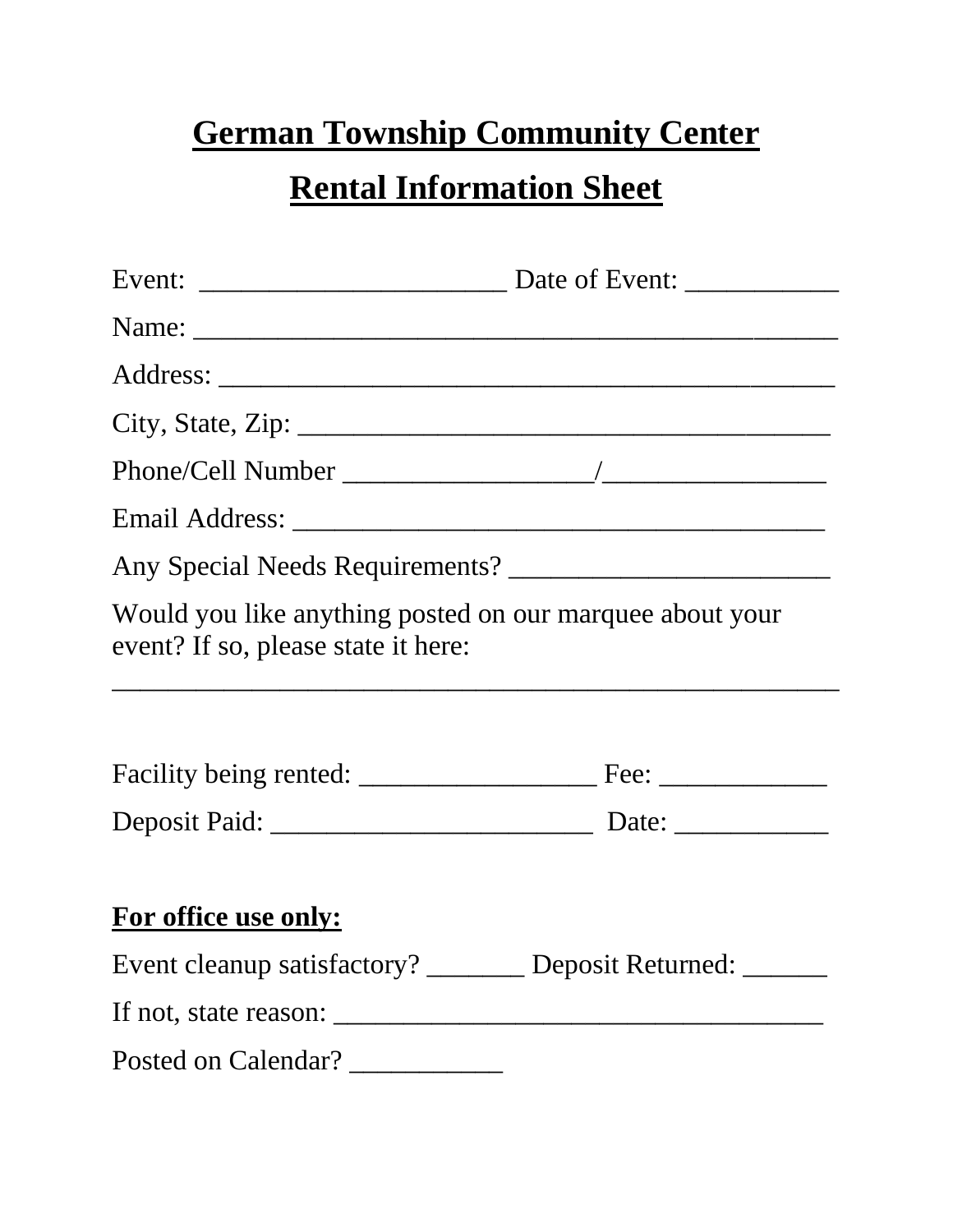### **German Township Community Center**

### **Rental Agreement**

Name of Lessee:

The township center has agreed to rent their facility to the above-named lessee, as described on the rental information sheet, and it shall be rented for a maximum of twelve (12) hours on the designated date and for the sole purpose as described on the rental sheet, subject to the following terms & conditions and in compliance with the rules & regulations of the Center.

#### **Terms & Conditions:**

- **1. Lessee shall pay a \$100.00 security deposit upon execution of this agreement, that shall secure the date of the event. This deposit may be returned to the lessee provided the area is cleaned and returned to its prior condition. Any cleanup or repair required after the event due to carelessness or neglect will result in the forfeiture of the deposit and could result in additional billing.**
- 2. Hall rental fees, based on size of facility rented, shall be paid a minimum of 7 days prior to the event.
- 3. Lessor is not responsible for providing anything beyond the tables and chairs, and trash receptacles and cleaning items, ie: brooms, mops, etc.
- 4. Lessee shall leave the facility in a clean, neat and orderly fashion at the end of the rental. All trash is to be placed in the dumpster and floors are to be swept/mopped as needed. (See #1)
- 5. German Township Community Center and its representatives shall not be held responsible for any bodily injury, property damages, or unlawful acts by parties referenced in this agreement or their guests.
- 6. Lessee shall use the facility in a manner as not to disrupt the activities or business of other occupants of the property.
- 7. Building contact information: Lucas (574)532-0606 or Tom (574)276-3764

German Township Community Center makes no guarantee as to the suitability of the premises for any specific use. In the case of an emergency, Act of GOD, mechanical breakdown or any other circumstance which makes the building unsuitable for use, the liability of the Center shall be limited to the refund of any rental fees paid.

This rental agreement/contract shall be binding when signed by all parties. Lessee shall pay the amount stated in the rental agreement according to the terms & conditions. Lessee agrees to indemnify and hold harmless lessor from and against any and all claims, liability damage, cost or expense which may result or be incurred by the lessee's use of the premises or arising out of any action by the lessee or their guest(s).